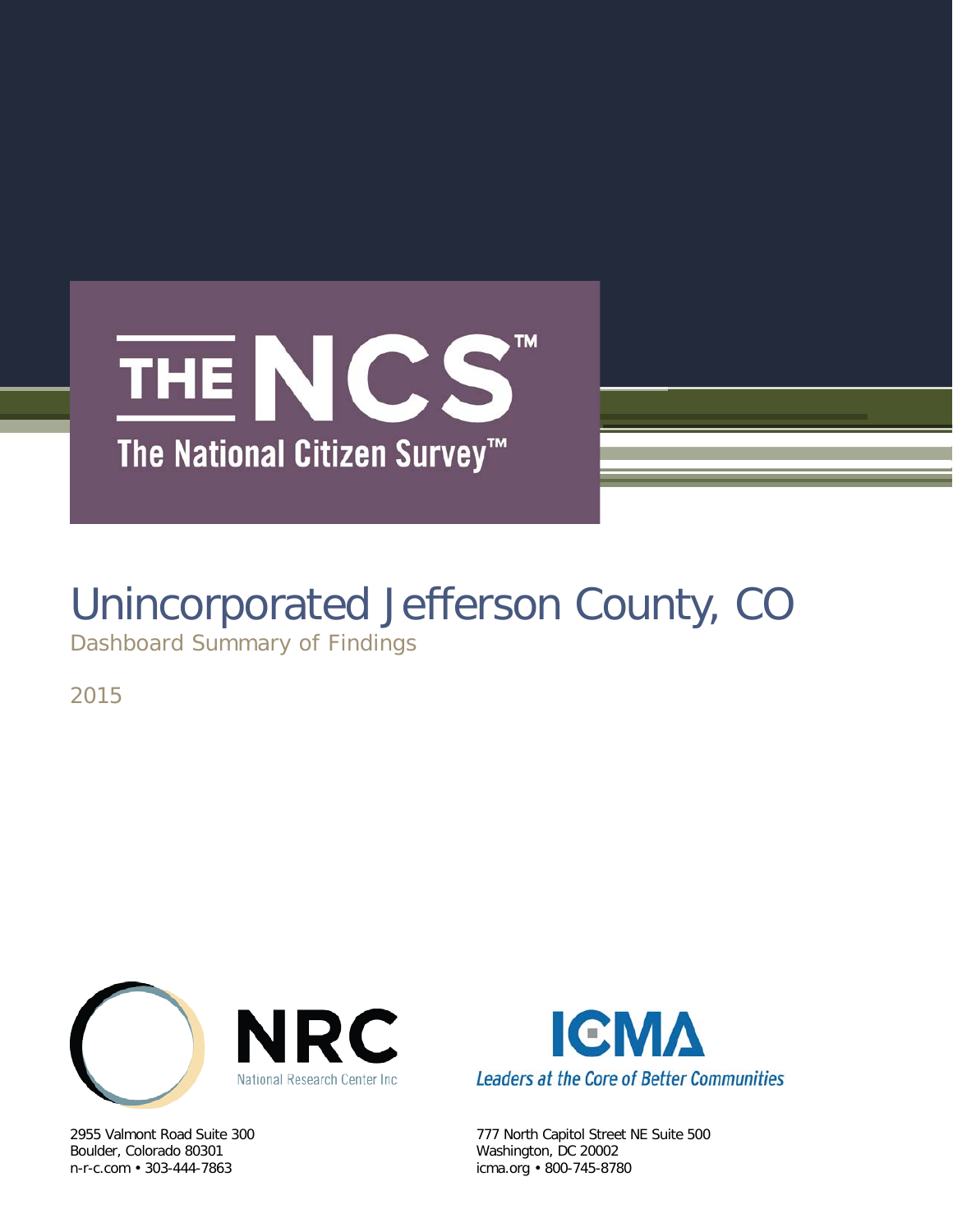## **Summary**

The National Citizen Survey™ (The NCS™) is a collaborative effort between National Research Center, Inc. (NRC) and the International City/County Management Association (ICMA). The survey and its administration are standardized to assure high quality research methods and directly comparable results across The NCS communities. The NCS captures residents' opinions within the three pillars of a community (Community Characteristics, Governance and Participation) across eight central facets of community (Safety, Mobility, Natural Environment, Built Environment, Economy, Recreation and Wellness, Education and Enrichment and Community Engagement). This report summarizes Jefferson County's performance in the eight facets of community livability with the "General" rating as a summary of results from the overarching questions not shown within any of the eight facets. The "Overall" represents the community pillar in its entirety (the eight facets and general).

By summarizing resident ratings across the eight facets and three pillars of a livable community, a picture of Jefferson County's community livability emerges. Below, the color of each community facet summarizes how residents rated each of the pillars that support it – Community Characteristics, Governance and Participation. When most ratings were higher than the benchmark, the color is the darkest shade; when most ratings were lower than the benchmark, the color is the lightest shade. A mix of ratings (higher and lower than the benchmark) results in a color between the extremes.

Unincorporated Jefferson County residents gave favorable ratings to all facets within the pillars of Community Characteristics, Governance and Participation, and nearly all facets received ratings similar to ratings given in other communities across the nation. Within the pillar of Governance, Natural Environment received ratings that were especially strong and higher than the benchmark. This information can be helpful in identifying the areas that merit more attention.

|                                 |        | <b>Community Characteristics</b> |          |          | Governance |       | Participation |         |       |  |
|---------------------------------|--------|----------------------------------|----------|----------|------------|-------|---------------|---------|-------|--|
|                                 | Higher | Similar                          | Lower    | Higher   | Similar    | Lower | Higher        | Similar | Lower |  |
| Overall                         |        | 42                               |          |          | 30         |       |               | 29      |       |  |
| General                         |        |                                  |          |          |            |       |               |         |       |  |
| Safety                          |        |                                  | $\Omega$ |          |            |       |               |         |       |  |
| Mobility                        |        | n                                | $\Omega$ |          |            |       |               |         |       |  |
| <b>Natural Environment</b>      |        |                                  | $\Omega$ | $\Omega$ |            |       |               |         |       |  |
| <b>Built Environment</b>        |        |                                  |          |          |            |       |               |         |       |  |
| Economy                         |        |                                  |          |          |            |       |               |         |       |  |
| Recreation and Wellness         |        |                                  |          |          |            |       |               |         |       |  |
| <b>Education and Enrichment</b> |        |                                  | $\Omega$ | O        |            |       |               |         |       |  |
| <b>Community Engagement</b>     |        |                                  |          |          |            |       |               | O       |       |  |

Figure 1: Dashboard Summary

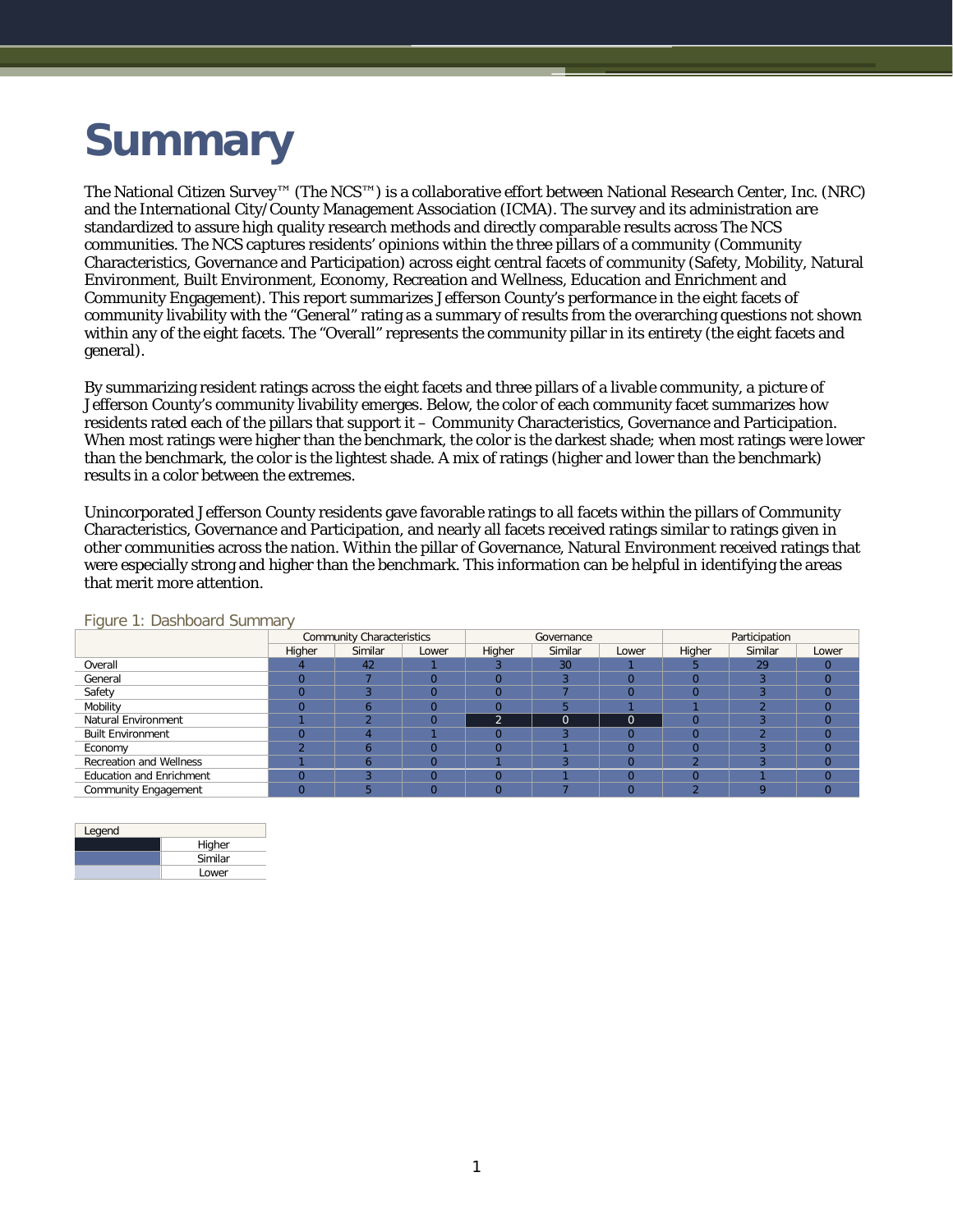### Figure 2: Detailed Dashboard

|                            | <b>Community Characteristics</b>       | Trend                 | Benchmark             | Percent<br>positive | Governance                                            | Trend                 | Benchmark             | Percent<br>positive | Participation                                    | Trend             | Benchmark             | Percent<br>positive |
|----------------------------|----------------------------------------|-----------------------|-----------------------|---------------------|-------------------------------------------------------|-----------------------|-----------------------|---------------------|--------------------------------------------------|-------------------|-----------------------|---------------------|
| General                    | Overall appearance                     | $\star$               | $\leftrightarrow$     | 86%                 | Customer service                                      | $\longleftrightarrow$ | $\leftrightarrow$     | 77%                 | Recommend Jefferson County                       | $\leftrightarrow$ | $\longleftrightarrow$ | 93%                 |
|                            | Overall quality of life                | $\longleftrightarrow$ | $\longleftrightarrow$ | 92%                 | Services provided by<br>Jefferson County              | $\leftrightarrow$     | $\leftrightarrow$     | 77%                 | Remain in Jefferson County                       | $\leftrightarrow$ | $\leftrightarrow$     | 90%                 |
|                            | Place to retire                        | $\leftrightarrow$     | $\leftrightarrow$     | 71%                 | Services provided by the<br><b>Federal Government</b> | $\longleftrightarrow$ | $\leftrightarrow$     | 33%                 | Contacted Jefferson County<br>employees          |                   | $\leftrightarrow$     | 47%                 |
|                            | Place to raise children                |                       | $\leftrightarrow$     | 88%                 |                                                       |                       |                       |                     |                                                  |                   |                       |                     |
|                            | Place to live                          | $\leftrightarrow$     | $\leftrightarrow$     | 94%                 |                                                       |                       |                       |                     |                                                  |                   |                       |                     |
|                            | Neighborhood                           | $\leftrightarrow$     | $\leftrightarrow$     | 92%                 |                                                       |                       |                       |                     |                                                  |                   |                       |                     |
|                            | Overall image                          |                       | $\longleftrightarrow$ | 76%                 |                                                       |                       |                       |                     |                                                  |                   |                       |                     |
| Safety                     | Overall feeling of safety              | $\star$               | $\leftrightarrow$     | 87%                 | Sheriff                                               | $\longleftrightarrow$ | $\leftrightarrow$     | 83%                 | Was NOT the victim of a crime                    | $\leftrightarrow$ | $\longleftrightarrow$ | 93%                 |
|                            | Safe in neighborhood                   | $\leftrightarrow$     | $\longleftrightarrow$ | 96%                 | Crime prevention                                      |                       | $\leftrightarrow$     | 71%                 | Did NOT report a crime                           | $\bullet$         | $\longleftrightarrow$ | 84%                 |
|                            | Safe downtown/commercial<br>areas      | $\leftrightarrow$     | $\longleftrightarrow$ | 90%                 | Fire                                                  | $\star$               | $\leftrightarrow$     | 91%                 | Stocked supplies for an<br>emergency             | $\star$           | $\leftrightarrow$     | 36%                 |
|                            |                                        |                       |                       |                     | Fire prevention                                       |                       | $\leftrightarrow$     | 79%                 |                                                  |                   |                       |                     |
|                            |                                        |                       |                       |                     | Ambulance/EMS                                         | $\star$               | $\leftrightarrow$     | 89%                 |                                                  |                   |                       |                     |
|                            |                                        |                       |                       |                     | Emergency preparedness                                | $\longleftrightarrow$ | $\leftrightarrow$     | 60%                 |                                                  |                   |                       |                     |
|                            |                                        |                       |                       |                     | Animal control                                        |                       | $\leftrightarrow$     | 64%                 |                                                  |                   |                       |                     |
| Mobility                   | Traffic flow                           | $\longleftrightarrow$ | $\leftrightarrow$     | 51%                 | Traffic enforcement                                   |                       | $\leftrightarrow$     | 58%                 | Carpooled instead of driving<br>alone            | $\star$           | $\leftrightarrow$     | 43%                 |
|                            | Travel by car                          | T                     | $\leftrightarrow$     | 64%                 | Street and road repair                                |                       | $\perp$               | 24%                 | Walked or biked instead of<br>drivina            | $\star$           | $\leftrightarrow$     | 54%                 |
|                            | Travel by bicycle                      | $\longleftrightarrow$ | $\leftrightarrow$     | 52%                 | Street cleaning                                       |                       | $\leftrightarrow$     | 47%                 | Used public transportation<br>instead of driving |                   | $\uparrow \uparrow$   | 50%                 |
|                            | Ease of walking                        | $\longleftrightarrow$ | $\longleftrightarrow$ | 59%                 | Snow removal                                          |                       | $\leftrightarrow$     | 62%                 |                                                  |                   |                       |                     |
|                            | Overall ease travel                    | $\overline{\ast}$     | $\longleftrightarrow$ | 77%                 | Sidewalk maintenance                                  |                       | $\leftrightarrow$     | 51%                 |                                                  |                   |                       |                     |
|                            | Paths and walking trails               | $\star$               | $\longleftrightarrow$ | 70%                 | Traffic signal timing                                 | $\star$               | $\leftrightarrow$     | 46%                 |                                                  |                   |                       |                     |
|                            | Overall natural environment            |                       |                       | 91%                 | Open space                                            |                       |                       | 81%                 | Recycled at home                                 | $\leftrightarrow$ | $\longleftrightarrow$ | 82%                 |
|                            | Air quality                            |                       | $\longleftrightarrow$ | 79%                 | Natural areas preservation                            | $\star$               |                       | 74%                 | Conserved water                                  | $\bullet$         | $\leftrightarrow$     | 92%                 |
| Natural<br>Environ<br>ment | Cleanliness                            | $\star$               | $\longleftrightarrow$ | 81%                 |                                                       |                       |                       |                     | Made home more energy<br>efficient               | $\star$           | $\longleftrightarrow$ | 82%                 |
| Environment<br>Built       | New development in Jefferson<br>County | $\star$               | $\longleftrightarrow$ | 49%                 | Storm drainage                                        | $\longleftrightarrow$ | $\leftrightarrow$     | 65%                 | NOT experiencing housing<br>cost stress          |                   | $\longleftrightarrow$ | 71%                 |
|                            | Affordable quality housing             | T                     | J.                    | 28%                 | Land use, planning and<br>zoning                      | $\longleftrightarrow$ | $\leftrightarrow$     | 54%                 | Did NOT observe a code<br>violation              | $\star$           | $\leftrightarrow$     | 56%                 |
|                            | Housing options                        | $\star$               | $\longleftrightarrow$ | 50%                 | Code enforcement                                      | $\longleftrightarrow$ | $\longleftrightarrow$ | 49%                 |                                                  |                   |                       |                     |
|                            | Overall built environment              | $\star$               | $\longleftrightarrow$ | 69%                 |                                                       |                       |                       |                     |                                                  |                   |                       |                     |
|                            | Public places                          | $\star$               | $\leftrightarrow$     | 75%                 |                                                       |                       |                       |                     |                                                  |                   |                       |                     |

**Legend**

↑↑ Much higher ↑ Higher ↔ Similar ↓ Lower ↓↓ Much lower \* Not available

2